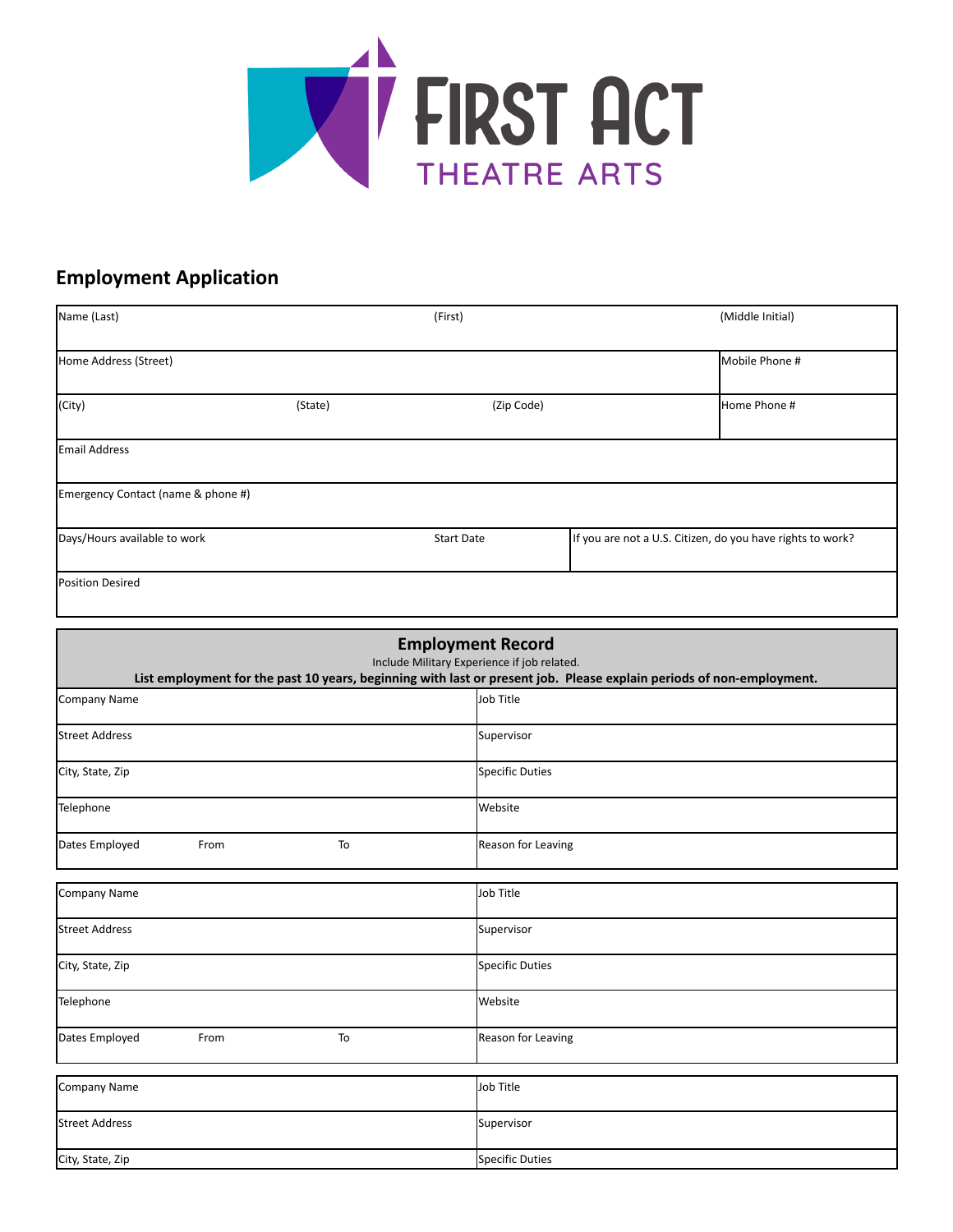| Telephone      |      |    | Website            |
|----------------|------|----|--------------------|
| Dates Employed | From | To | Reason for Leaving |

| <b>Personal References</b><br>Give two references whom you have know for at least five years - NOT relatives or former employers. |                     |                  |  |  |
|-----------------------------------------------------------------------------------------------------------------------------------|---------------------|------------------|--|--|
| Name                                                                                                                              | Phone               | Address          |  |  |
|                                                                                                                                   | Occupation/Relation | City, State, Zip |  |  |
| <b>Name</b>                                                                                                                       | <b>Phone</b>        | Address          |  |  |
|                                                                                                                                   | Occupation/Relation | City, State, Zip |  |  |

| <b>Education</b>                                    | Name & Location of School                                                          | Years Attended | <b>Highest Degree Obtained</b> | Declared Major/Minor |  |
|-----------------------------------------------------|------------------------------------------------------------------------------------|----------------|--------------------------------|----------------------|--|
| College or<br>University                            |                                                                                    |                |                                |                      |  |
| College or<br>University                            |                                                                                    |                |                                |                      |  |
| High School                                         |                                                                                    |                |                                |                      |  |
| Please describe your music/dance/acting experience: |                                                                                    |                |                                |                      |  |
|                                                     | 1. List your experience working with youth in theater arts or other organizations: |                |                                |                      |  |

I declare each of the answers given to the questions on this application to be complete and true to the best of my knowledge. I understand that any misrepresentation or omission may be cause for dismissal. Unless otherwise noted, **I authorize the investigation of all information given in this statement, including contacting personal references and former employers.** I hereby release and agree to hold harmless from liability First Act Theatre Arts and the officers, employees, contractors and volunteers thereof, and any person or organization that provides information. I hereby acknowledge that I have read the above statement and understand the same.

Signature: \_\_\_\_\_\_\_\_\_\_\_\_\_\_\_\_\_\_\_\_\_\_\_\_\_\_\_\_\_\_\_\_\_\_\_\_\_\_\_\_\_\_\_\_\_\_\_\_\_\_\_\_\_\_\_\_\_\_\_\_\_\_ Date: \_\_\_\_\_\_\_\_\_\_\_\_\_\_\_\_\_\_\_\_\_\_\_\_

Interviewer Comments:

**TO BE COMPLETED BY PERSONNEL DEPARTMENT**